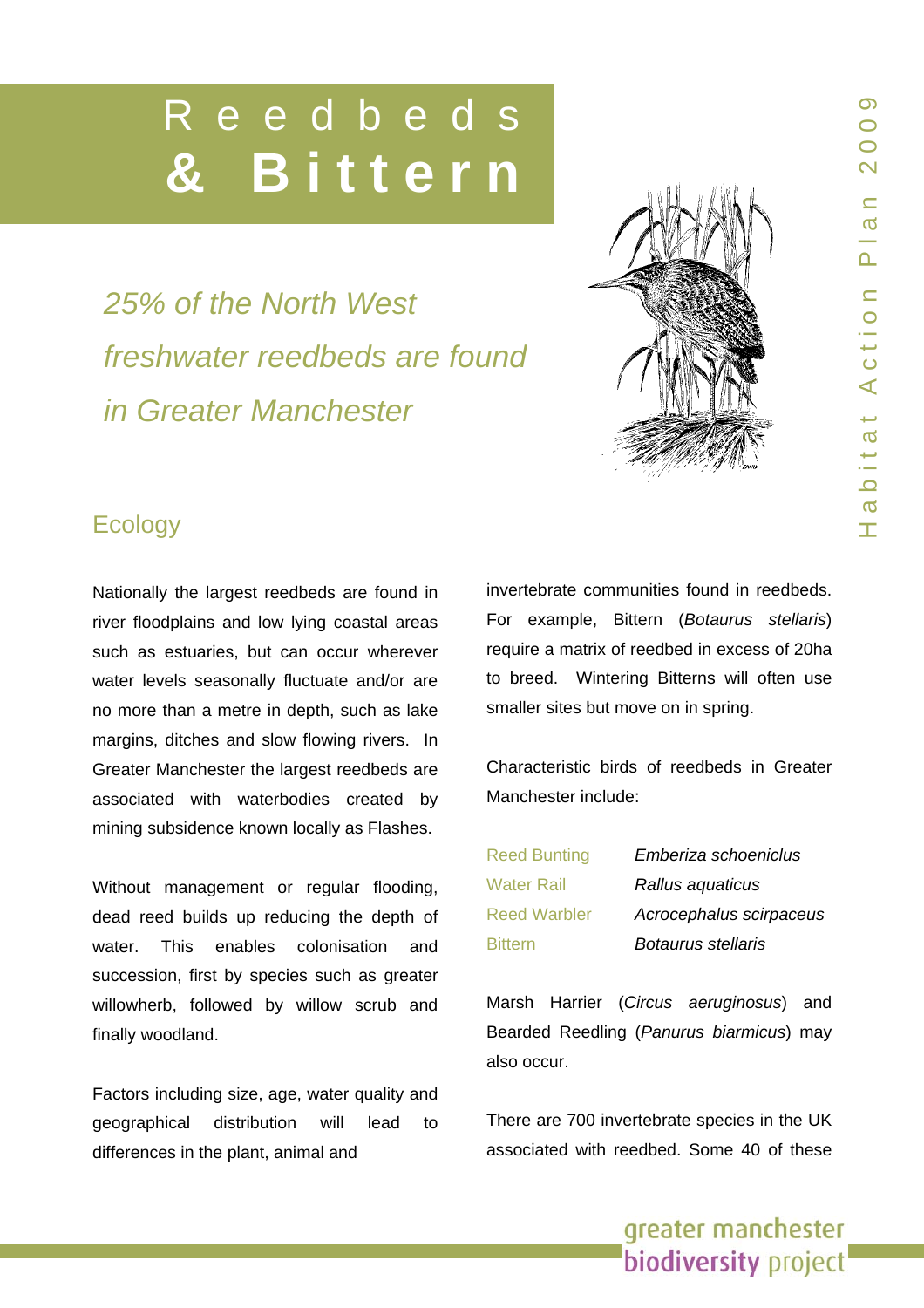are entirely dependent upon them, several of which occur in Greater Manchester.

Common reed is the dominant plant species associated with the priority habitat when it is good condition. Other species found include Reedmace, Lesser Reedmace, Yellow Iris, Sweet Flag, Branched Bur-reed and Duckweed. In drier areas stands undergoing the first stages of succession species, such as bittersweet, rushes, stinging nettle and marsh cinquefoil start to become increasingly common. Small areas of Carr woodland, usually of Willow and Alder, may also start to develop.

#### **Bittern**

The Bittern is confined almost entirely to wetlands dominated by reeds, where it feeds on fish, amphibians and other small water animals. The bird re-colonised the UK after extinction last century but has declined steadily as a breeding species in the last 30 years. The decline is due to direct habitat loss and habitat degradation through lack of appropriate management and eutrophication. In recent years there has been an increase in the number of Bitterns over-wintering in the UK and within the north west of England.

### **Notable species**

Common Reedmace *Thypha latifolia* Yellow Iris *Iris pseudacorus* Bittern *Botaurus stellaris* Grey Heron *Ardea cinerea* Water Rail *Rallus aquaticus* Water Vole *Arvicola terrestris* Water Shrew *Neomys fodiens* Common Frog *Rana temporaria* Common Toad *Bufo bufo* **Crescent** Bulrush Wainscot *Nonagria typhae S*mall Wainscot *Chortodes pygmina*  Large Wainscot *Rhizedra lutosa* Small Rufous *Coenobia rufa*

Common Reed *Phragmites australis* Lesser Reedmace *Typha angustifolia* Branched Bur-reed *Sparganium erectum* Bittersweet *Solanum dulcamara* Marsh Cinquefoil *Potentilla palustris* Marsh Harrier *Circus aeruginosus* Reed Bunting *Emberiza schoeniclus* Reed Warbler *Acrocephalus scirpaceus* Bearded Reedling *Panurus biarmicus* Silky Wainscot *Chilodes maritimus* Green Brindled *Allophyes oxyacanthae* Brown-veined Wainscot *Archanara dissoluta* Obscure Wainscot *Mythimna obsoleta*

### Priority Habitat Description

Reedbeds are wetlands dominated by stands of Common Reed (*Phragmites australis*) where the water table is at, or above ground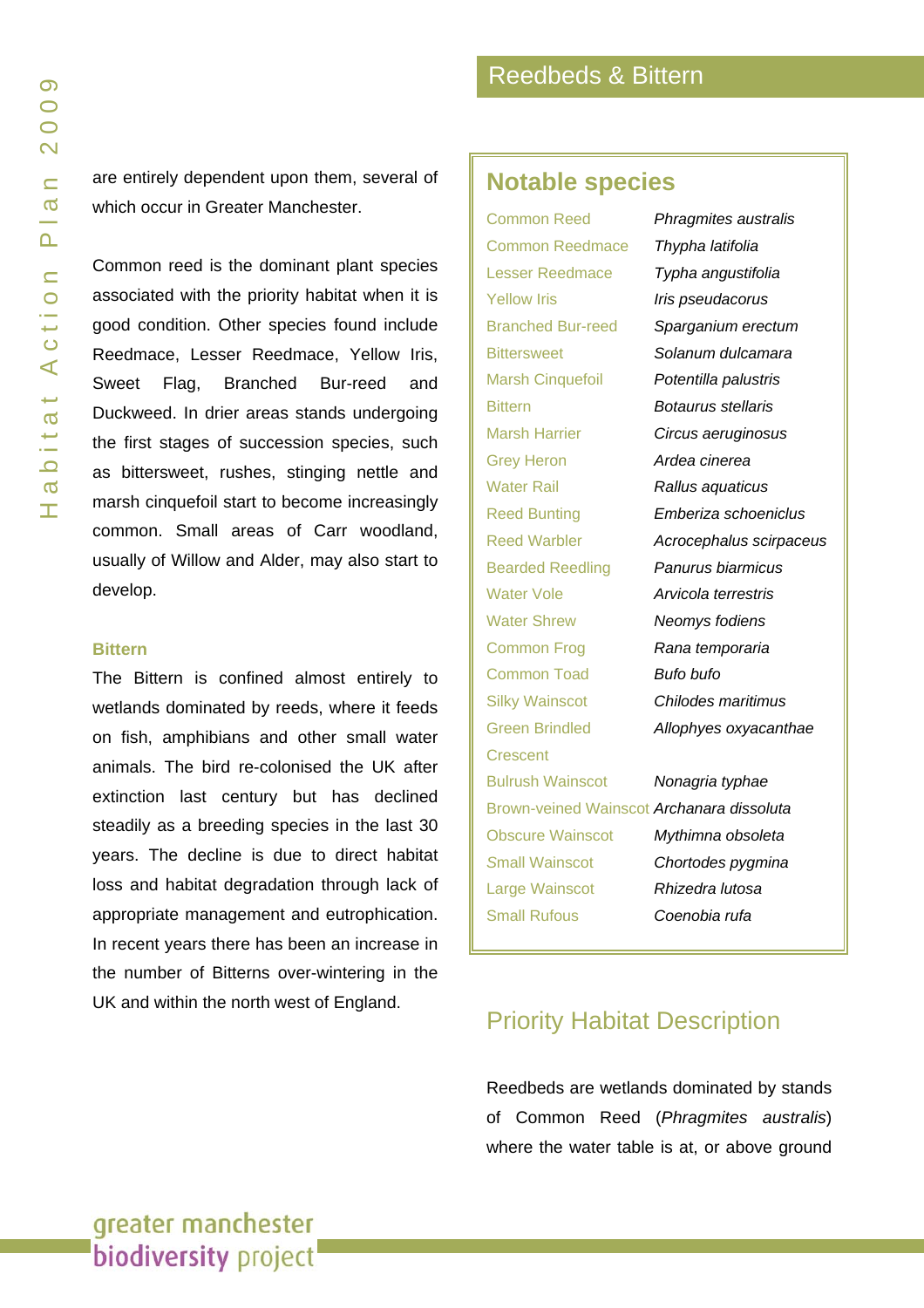level for most of the year. They include areas of open water and ditches, and may be associated with small areas of wet grassland and carr woodland (wet, swampy woods dominated by Alder and Willow).

## Current status and distribution

#### **National**

In the UK there are approximately 900 reedbed sites, with a total of 5000 ha. Of these 900 sites only 50 are larger than 20ha (UKBAP).

The Bittern is a declining breeding species. It is confined almost entirely to lowland marshes in Norfolk, Suffolk and Lancashire. The UK population in 2001 increased for the fourth year in a row to thirty males at a total of eighteen sites. This compares to a peak of seventy pairs in the late 1960's when it bred in eight counties. Numbers are boosted in winter by continental immigrants.

#### **Greater Manchester**

Although uncommon in the county, approximately 25% of recorded freshwater reedbed habitat in North West England lies in Greater Manchester, usually in man-made wetlands on former industrial sites.

Reedbed however covers < 1% of Greater Manchester and many are small and fragmented. The most extensive reedbeds occur in the series of subsidence "flashes" in the Wigan area. The most significant of these are within Wigan Flashes Local Nature Reserve, part of which is designated as a SSSI. The site contains approximately 70 ha of reedbeds. Most reedbeds are designated as SBI's and managed as Local Nature Reserves.

# **IMPORTANT REEDBED SITES IN GREATER MANCHESTER Wigan Flashes** LNR Wigan

**Pennington Flash** Leigh

Bitterns do not currently breed in Greater Manchester. Winter visitors are, however, regularly recorded in the Wigan Flashes. Numbers are uncertain due to the secretive nature of the bird. But they are considered to be a rare but increasing non-breeding visitor.

#### **Legal**

Reedbeds have no legal protection, except where it occurs in designated sites. However some species associated with this habitat are covered by a degree of legal protection including, Marsh Harrier and Bearded Reedling (Schedule 1, Wildlife and Countryside Act, 1981) and Water Vole (Schedule 5, Wildlife and Countryside Act, 1981). The Bittern is listed on Annex 1 of the EC Birds Directive and Appendix III of the Bern Convention. It is also protected in the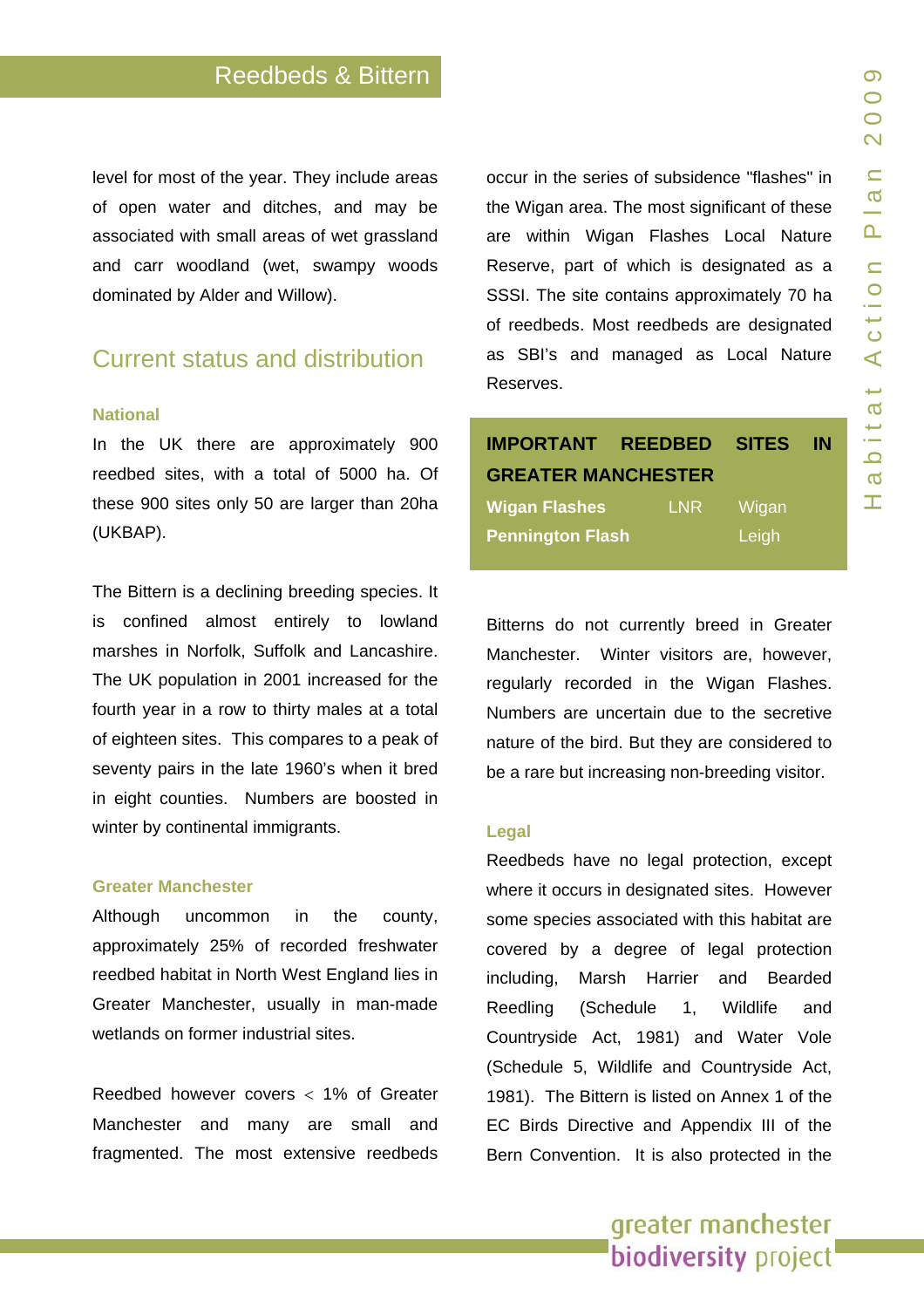UK under Schedule 1 of the Wildlife and Countryside Act (1981) as amended.

# Factors affecting the habitat and species

- Lack of management, which accelerates seral succession that leads to overall deterioration of the quality of the reedbed.
- Excessive water abstraction causing lowering of water levels within existing reedbeds.
- Eutrophication caused by fertiliser runoff increases levels of nitrates and phosphates in the water. Whilst reeds can grow well in eutrophic water it can have significant impact on other wildlife, including the ability of the Bittern to feed.
- Disturbance caused by recreational users of water bodies and dog walkers.
- Water pollution caused by pesticides and heavy metals.
- Small and fragmented reedbeds increase the vulnerability of animal species to local extinctions, although they can provide stepping-stones to

Recent declines of Bittern have been

Reedbeds & Bittern

caused by a reduction in the availability of reedbeds and other swamps and marshes. Much of this land has been lost to drainage, but the abandonment of traditional management and uses of reed areas has also caused degradation of suitable sites. Water pollution has also adversely affected fish populations in some reedbeds.

# Current actions

- Formal designation of sites as SSSI and SBI's.
- Recent schemes in Wigan have been implemented to bring reedbeds into more positive management regimes. These schemes have allowed a total of 50 ha of reedbed to be brought into active management. Approximately 24ha of this is newly created reedbed (WLCT).
- Increasing use of Sustainable Urban Drainage Systems (SUDS) where reedbeds are an integral element of design.
- Ongoing reedbed planting, extension and management schemes at Amberswood, Bickershaw and Wigan Flashes.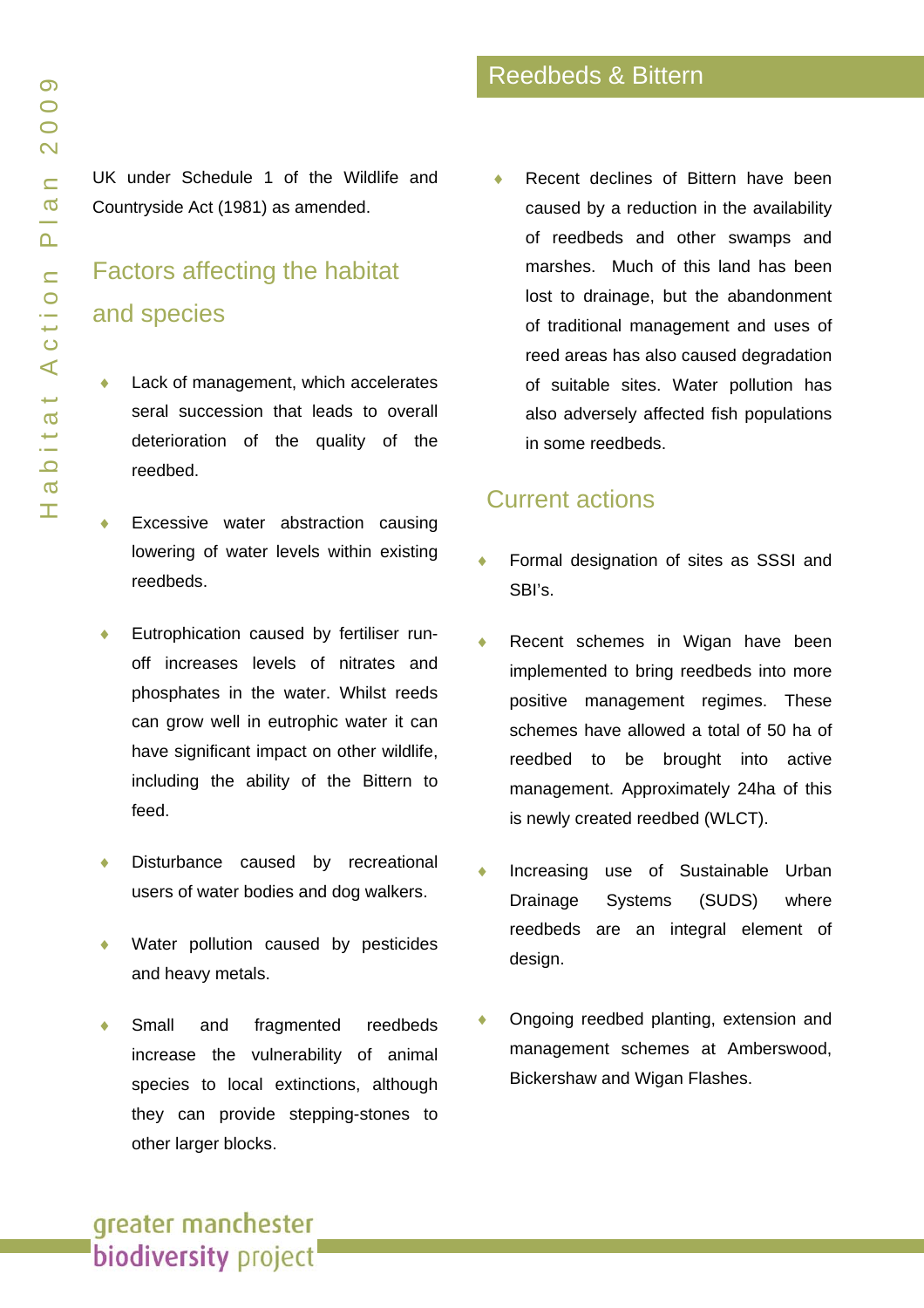# Objectives and targets

| <b>Objective</b>                                                                 | <b>Target</b>                                                                                                                                                                                           | Quantity          | <b>Target Date</b> |
|----------------------------------------------------------------------------------|---------------------------------------------------------------------------------------------------------------------------------------------------------------------------------------------------------|-------------------|--------------------|
| Maintain current extent                                                          | Designate all reedbeds that meet the<br>Manchester<br><b>SBI</b><br>Greater<br>selection<br>guidelines<br>and<br>create<br>appropriate<br>management strategies for maximum<br>conservation of species. | 210 <sub>ha</sub> | 2015               |
| Achieve<br>favourable<br>condition                                               | reedbeds<br>75%<br>of all<br>managed for<br>condition.<br>conservation<br>favourable<br>in.<br>Reedbed habitat that is above 20 ha<br>should be managed with consideration<br>for Bittern.              | 210 ha            | 2015               |
| Create<br>expand<br>and<br>habitat                                               | Identify opportunities to create<br>new<br>reedbeds and expand existing stands,<br>considering bittern in appropriate areas.                                                                            | 32 ha             | 2015               |
| Determine the current<br>distribution of Bittern in<br><b>Greater Manchester</b> | Collate existing records and establish<br>baseline data through further surveys to<br>produce a current distribution map.                                                                               |                   | 2010               |

# Proposed actions

1. Ensure that all relevant reedbeds and key Bittern sites are designated and have a current management plan that is being implemente d. NE, GMEU, WT's, LA's, EA. 2010

2. All SSSI reedbeds to be in favourable condition and managed in accordance with

Natural England recommendations. NE, EA WT's, LA's. 2015

3. Identify possible areas to expand or create new habitat, and find relevant funding streams and submit b ids. WT's, EA, NE, GMBP, LA's. 2010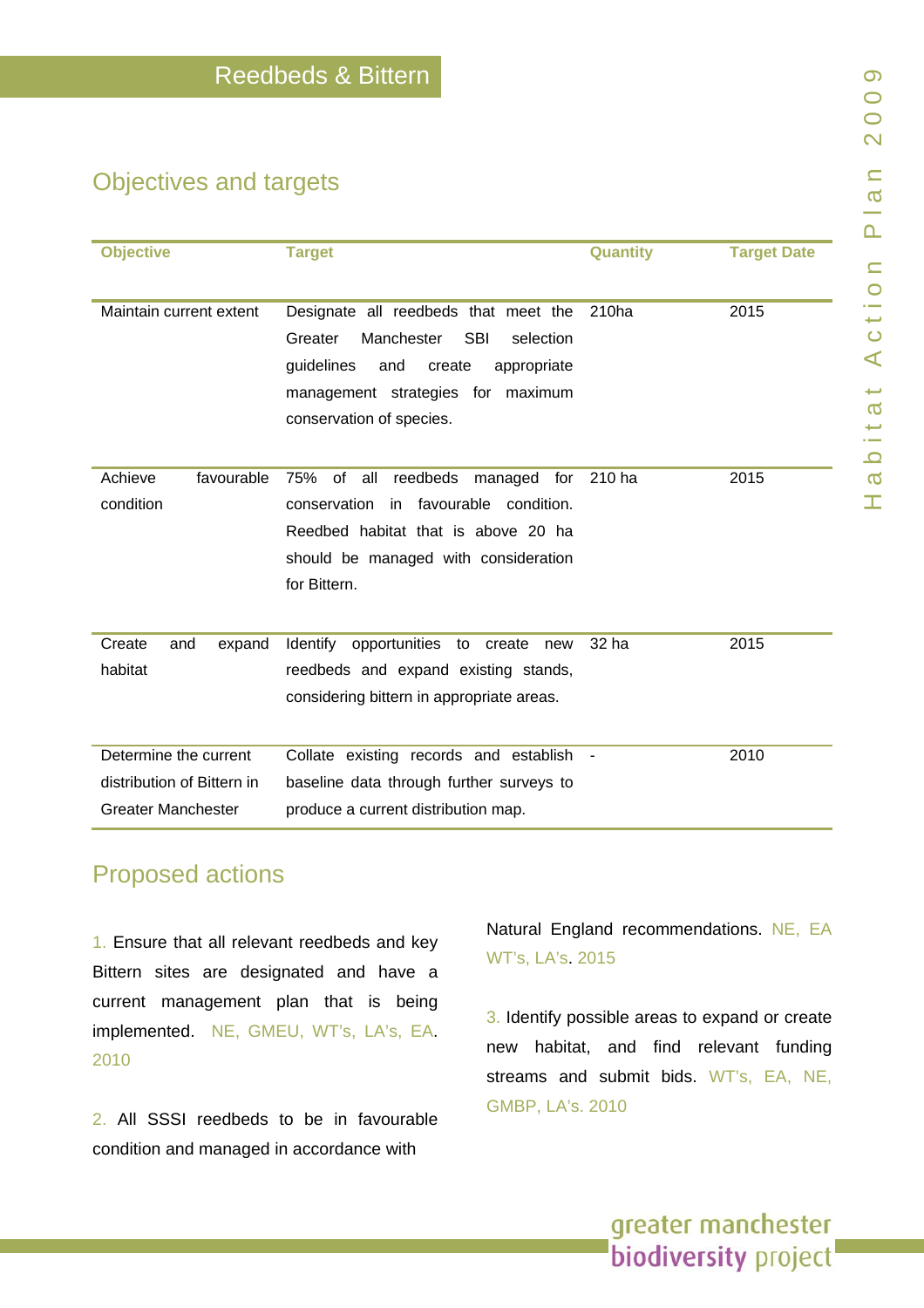4. Assist landowners and managers in managing reedbeds sympathetically and promote long-term positive management for Bittern. This could involve carrying out reedbed management training days. NE, WWT, WT's, EA, LA's. 2009

5. Establishment of a breeding Bittern population in Greater Manchester. Manage large reedbeds in accordance with best practice. WT's, EA, RSPB. 2012

6. Increase reedbed area through the construction of Sustainable Urban Drainage Systems (SUDS). Monitor all relevant planning applications and suggest SUDS where appropriate. EA, LA's, GMEU. **Ongoing** 

#### **Lead partners**

| EΑ          | <b>Environment Agency</b>          |  |
|-------------|------------------------------------|--|
| <b>GMEU</b> | <b>Greater Manchester Ecology</b>  |  |
|             | Unit                               |  |
| <b>GMBP</b> | <b>Greater Manchester</b>          |  |
|             | <b>Biodiversity Project</b>        |  |
| LA's        | <b>Local Authorities</b>           |  |
| <b>NE</b>   | <b>Natural England</b>             |  |
| <b>RSPB</b> | <b>Royal Society for the</b>       |  |
|             | <b>Protection of Birds</b>         |  |
| <b>WLCT</b> | <b>Wigan Leisure and Culture</b>   |  |
|             | Trust                              |  |
| WT's        | <b>Wildlife Trusts</b>             |  |
| <b>WWT</b>  | <b>Wildfowl and Wetlands Trust</b> |  |

### Best practice guidelines

Unless reedbeds are managed they will eventually dry out and become colonised by other plant species, leaf litter will accumulate over time, and it will develop into scrub and woodland. The natural processes can be accelerated by drainage and water abstraction, as well as, isolation from watercourses. To slow down or reverse this process a number of management practices can be used such as, rotational reed cutting, controlled burning of the 'litter', or by water level management.

Diversity in reedbed structure often depends on water within the system and it is therefore very important to consider the hydrology before deciding on management strategies. Best practice is to vary water levels, with water around 30 cm deep over the bulk of the reedbed. This allows fish to access the water body and encourages invertebrates, such as Water Hoglouse that helps control the build up of material and prevents drying out. Different depths and flooding regimes are needed for different species and therefore this needs to be considered in the management plan.

#### **Management for Bittern**

♦ A range of reed/fen communities (dependent on site conditions) is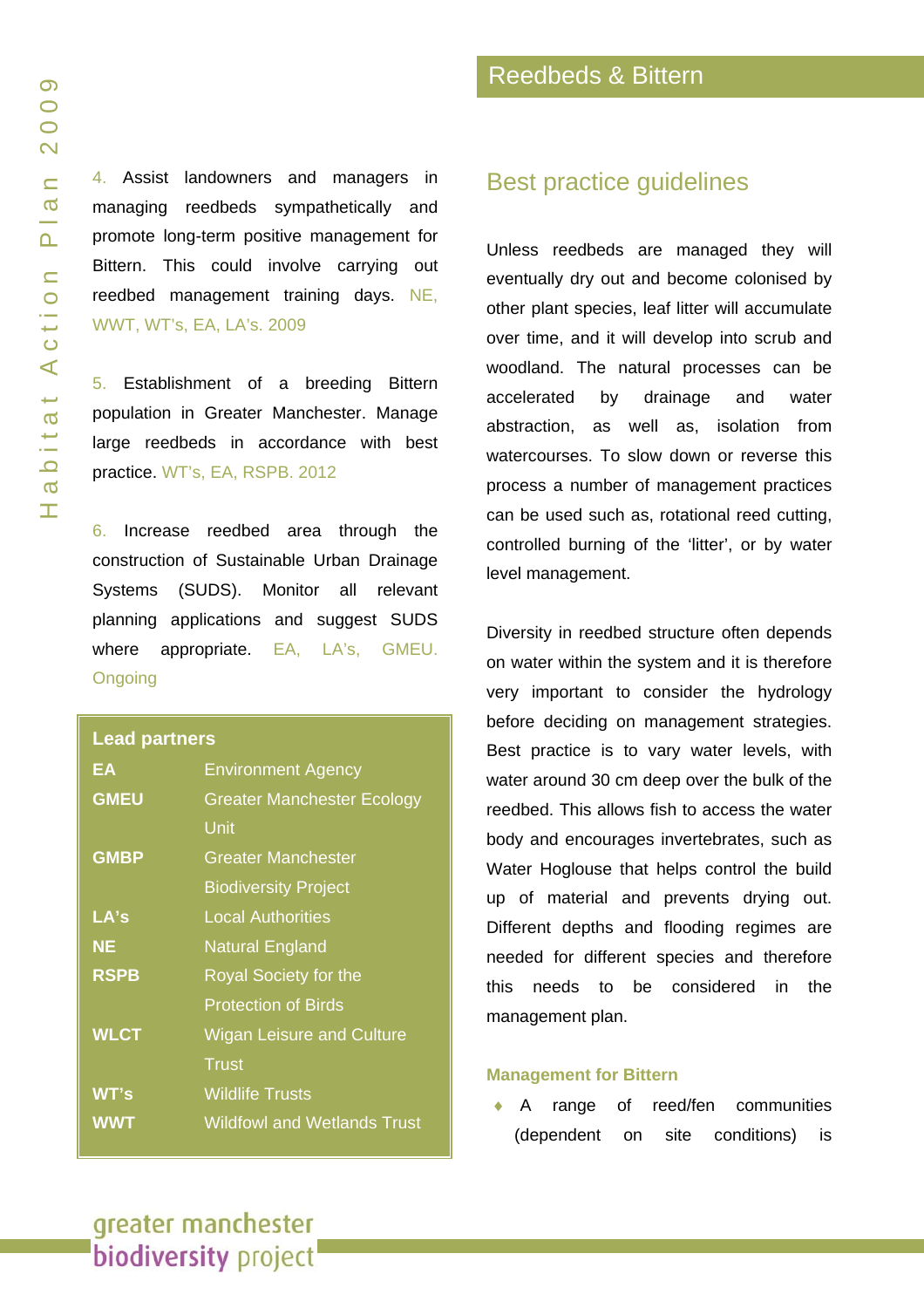### Reedbeds & Bittern

desirable. T his can be achieved through rotational cutting.

◆ Development of reedbed fringe communities provides suitable feeding for Bittern, increasing the amount of reed/water interface with suitable d itches and pools.



#### **© Ste ve Young**

- ◆ Prevention of seral scrub succession.
- ♦ Monitoring water quality for inverte brate community and flora and fauna.
- ◆ Ensure ice-free areas in severe winters.
- ◆ Control of disturbance by humans, dogs and potential predatory species e.g. mink.

**Further information on best practice management for reedbeds and bittern can be found here:**

[Reedbed Management for Bitterns](http://www.brga.org.uk/files/Download/Reedbed Management for Bitterns.pdf) – RSPB

## Links to relevant BAP's

**Grasslands** [Water Voles](www.gmbp.org.uk/site/images/stories/water voles bap_09.pdf)  [Great Crested Newt](www.gmbp.org.uk/site/images/stories/great crested newt bap_09.pdf)  [Ponds and Lodges](www.gmbp.org.uk/site/images/stories/ponds & lodges bap_09.pdf)  Canals

### **References**

Hawke, C. J. José, P.V. (1996) Reedbed Management For Commercial and Wildlife Interests. RSPB.

Burgess, N. Ward, D. Hobbs, R. & Bellamy, D (2005) Reedbeds, fen s, acid bogs IN *Managing Habitats for Conservation.* Edited by Sutherland, W.J. & Hill, D. A.

### Acknowledgements

Thanks to S teve Young for the use o f his photograph.